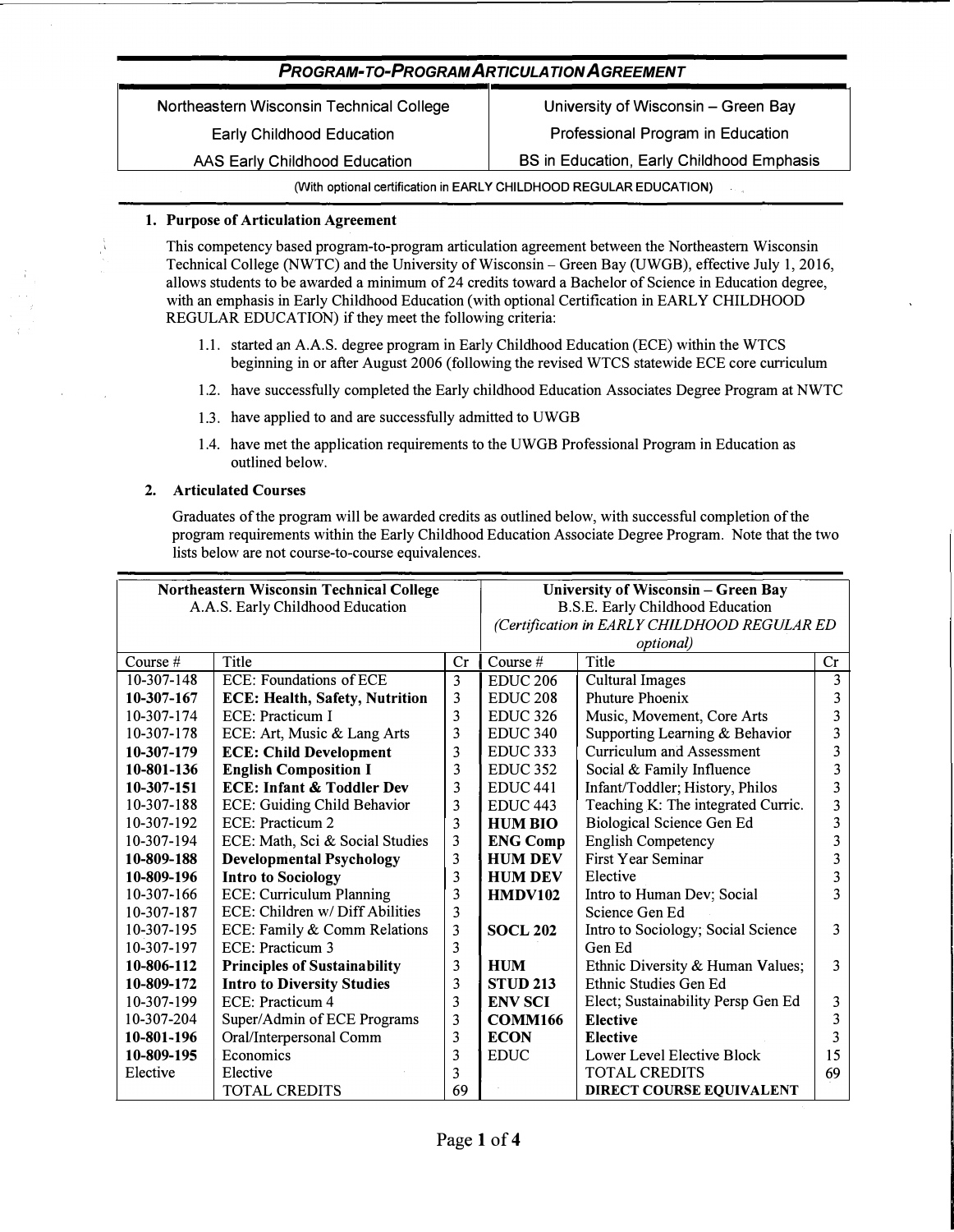Northeastern Wisconsin Technical College **Early Childhood Education** AAS Early Childhood Education

University of Wisconsin - Green Bay Professional Program in Education BS in Education, Early Childhood Emphasis

(With optional certification in EARLY CHILDHOOD REGULAR EDUCATION)

#### **General Education and Degree Requirements** 3.

The UW-Green Bay baccalaureate candidate must also meet General Education Requirements. Through this articulation agreement, students would meet General Education requirements as listed below. In order to complete degree requirements, students must also complete coursework in Fine Arts (3 cr.). Humanities (6 cr.), Natural Science (3 cr.), Global Cultural (3 cr.), Quantitative Literacy (3 cr.) and Capstone (3 cr.). Meeting Math and English Competency, and writing emphasis requirements for the degree are the responsibility of the student.

| <b>UWGB GENERAL EDUCATION</b><br><b>REQUIREMENTS</b> | REQUIREMENTS MET WITH NWTC ECE<br><b>CURRICULUM</b>                                         |   |
|------------------------------------------------------|---------------------------------------------------------------------------------------------|---|
| First Year Seminar                                   | 3 307-151 ECE: Infant & Toddler Dev / HUM DEV Elective                                      |   |
| Social Sciences (must be two different prefixes)     | 6 809-188 Developmental Psychology / HUM DEV 102<br>809-196 Intro to Sociology / SOCIOL 202 | 6 |
| <b>Biological Sciences</b>                           | 3 307-167 ECE: Health Safety, Nutrition / HUM BIOL Elec                                     | 3 |
| <b>Sustainability Perspective</b>                    | 3 806-112 Principles of Sustainability / ENV SCI Elect                                      |   |
| <b>Ethnic Studies Perspective</b>                    | 3809-172 Race Ethnic and Diversity / HUM STUD 213                                           | 3 |
|                                                      | <b>TOTAL TRANSFER</b>                                                                       |   |

The following courses will be required for completion of the degree and licensure program. Additional non-academic requirements must be met in order to obtain a teaching license in Early Childhood. Teacher licensing requirements are set by the Wisconsin Department of Public Instruction (DPI) and may change from time-to-time. Student must meet any new requirements before a license will be awarded.

EDUC 203 - Environmental Education

EDUC 280 - Instructional Technologies

EDUC 290 - Intro to Educational Inquiry

MATH 281 - Conceptual Foundations of Elementary Math I

MATH 282 - Conceptual Foundations in Elementary Math II

EDUC 302 - Teaching Social Studies in Elementary and Middle Schools

EDUC 307 – Teaching Reading in Elementary and Middle Schools

EDUC 309 - Teaching Language Arts in Elementary and Middle Schools

ECUC 324 – Teaching Math in Elementary and Middle Schools

EDUC 325 – Teaching Science in Elementary and Middle Schools

EDUC 361 – Intro to the Art and Science of Teaching

EDUC 421 - Literacy and Language Development in Young Children

EDUC 405 - Student Teaching \*\*

EDUC 414 - Seminar in Student Teaching \*\*

\*\* Not required for student seeking only a degree (non-licensure option)

### Admission to the Professional Program in Education

Admission to UWGB does NOT guarantee admission to the Professional Program in Education. Admission to the program is based upon the student's successful completion of academic and nonacademic criteria determined by the program. Program admission is required for participation in this agreement. The criteria are as follows:

4.1. A minimum grade point of average of 2.75 on transferable credits, with no less than a B grade in all practicum courses.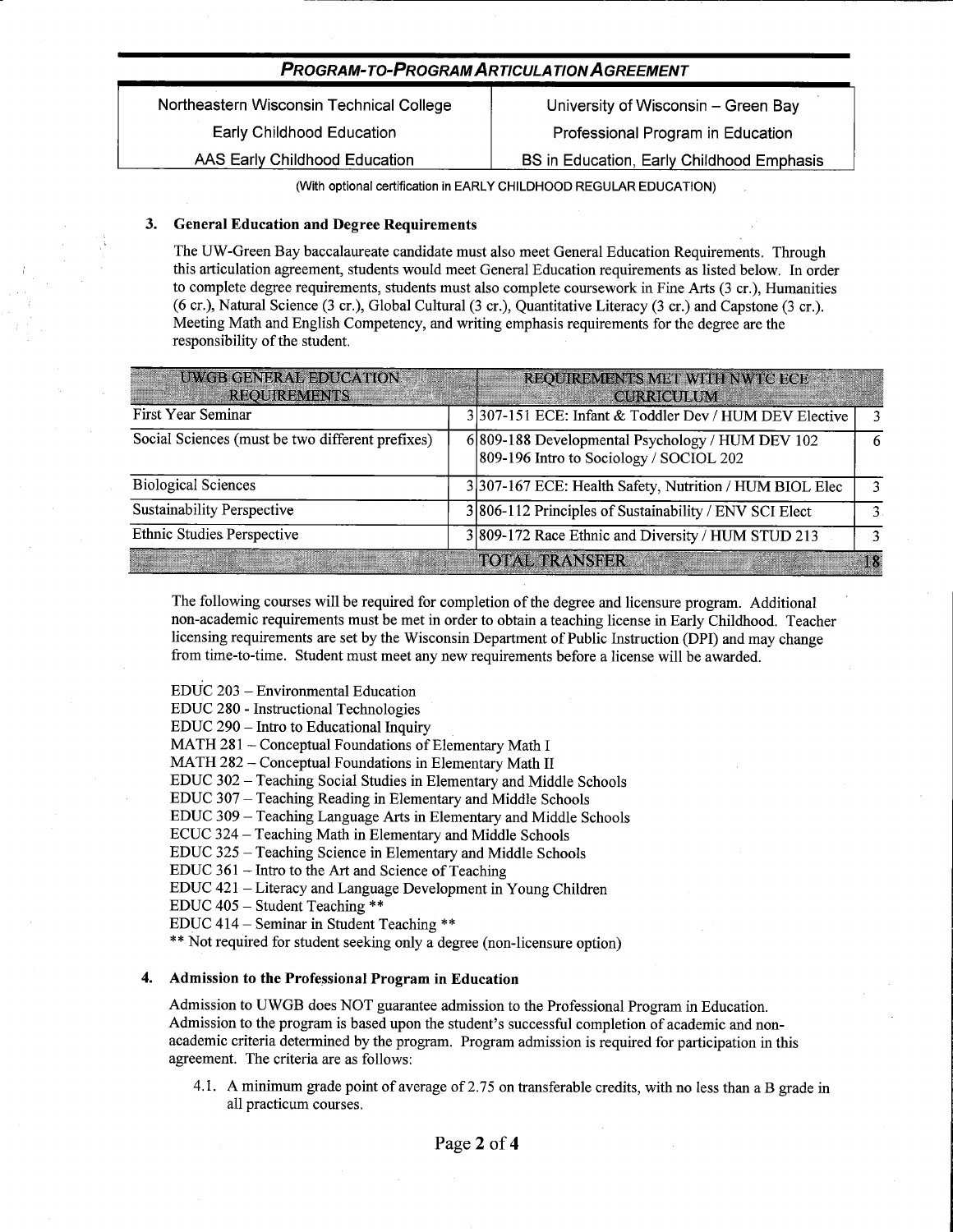Northeastern Wisconsin Technical College Early Childhood Education AAS Early Childhood Education

University of Wisconsin - Green Bay Professional Program in Education BS in Education, Early Childhood Emphasis

(With optional certification in EARLY CHILDHOOD REGULAR EDUCATION)

- 4.2. Applicants are subject to all requirements establish by the university as included in the WI DPI approved licensure program.
- 4.3. Attendance of all "bridge" workshops offered with NWTC and UWGB instructors to adequately prepare students for the transition
- 4.4. A written recommendation from at least one NWTC instructor within the ECE program
- 4.5. Pass all three parts of the Core Academic Skills for Educators (CORE) exam:

|                | Reading | Writing | <b>Mathematics</b> |
|----------------|---------|---------|--------------------|
| Passing Scores | 56      | 62      | 150                |

### 5. Additional Conditions

- 5.1. Program transfer credits are accepted only for the degree specified in this agreement. A change of major invalidates these courses/credits for transfer unless they are approved within some other Program to Program Articulation Agreement for a different major at UWGB.
- 5.2. The course equivalencies specified in this agreement are subject to change in the event that the course curriculum of the NWTC Early Childhood Program or UWGB undergoes revision.
- 5.3. General Education courses outlined in this document are determined by UWGB institutional requirements and are not part of the program requirements set by the UWGB Professional Program in Education. Changes in those requirements will override the information included here.
- 5.4. The degree must be posted to the NWTC transcript to receive the credits outlined in this agreement.